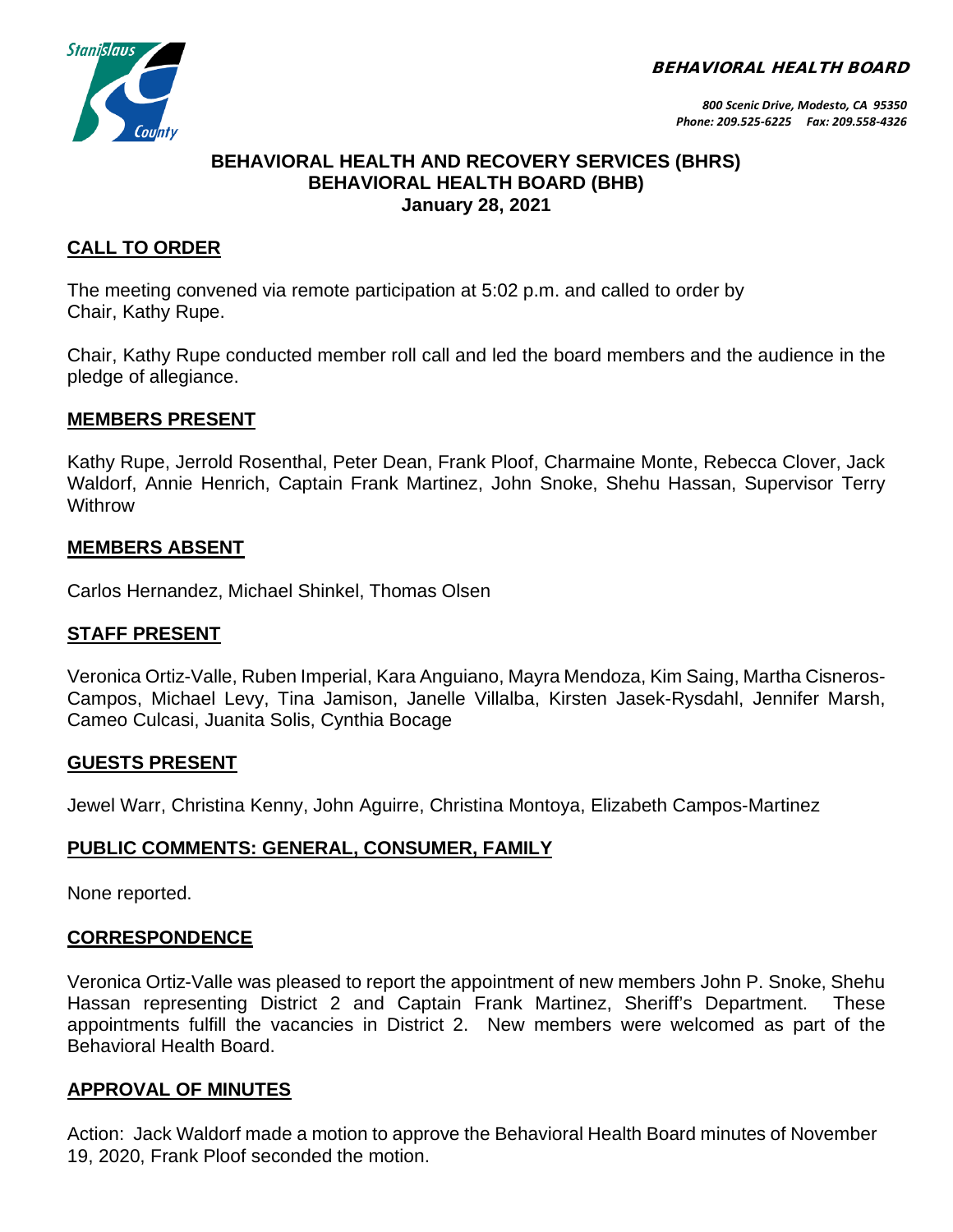Behavioral Health Board January 28, 2021 Page 2 of 4

## **BOARD OF SUPERVISORS REPORT**

Supervisor Withrow provided the following highlights:

- Efforts regarding COVID-19 continue, doing everything possible to distribute/administer vaccinations to the communities.
- Stanislaus County fiscal is steady despite COVID-19 impacts.

### **PRESENTATION: SB 855 Mental Health Parity Law**

Elizabeth Campos-Martinez, Manager of Social Services with the Health Plan of San Joaquin provided a summary on the new Senate Bill 855 Mental Health Parity signed into law by Governor Gavin Newsom on September 25, 2020. This law requires insurance companies extend coverage for mental health and substance treatment. For a comparison of the California Mental Health Parity Act, visit the blog [www.sequoia.com](https://www.sequoia.com/2020/10/california-requires-insurers-to-provide-more-extensive-mental-health-coverage/)

### **Mental Health Services Act (MHSA): Revenue and Expenditure Report**

Martha Cisneros Campos, MHSA Policy and Planning Innovation Manager informed the board members of the MHSA Revenue and Expenditure Report for FY 2019-2020. The department is required yearly to submit a comprehensive expenditure report to the State of California Department of Health Care Services (DHCS); sharing what and how much was allocated to each service component of MHSA funding. For detailed information, please visit the MHSA website at <http://www.stanislausmhsa.com/>

### **Drivers Under the Influence (DUI) Program Licensure Recommendation**

Jennifer Marsh, Program Coordinator with Education and Prevention shared a recommendation for the Safety Center Inc., licensing package. Since the closure of the Occupational Health Services (OHS) Multiple DUI Offender program in September 2020 in the State of California, the Safety Center, Inc., have been exhibiting the experience to provide these services engaging high risk DUI offenders in self-assessment and behavioral change. For this reason, BHRS recommends the Safety Center, Inc., licensing package to continue providing these services in Stanislaus County meeting all Title 9 regulations.

### **COMMITTEE REPORTS**

### **EXECUTIVE COMMITTEE**

None reported.

### **IMPACT-DEPARTMENT RUN SERVICES**

Peter Dean reported the committee met in January for a presentation from Family Partnership Center (FPC) which continues to be innovative in providing services to clients during this pandemic.

### **IMPACT-CONTRACT RUN SERVICES**

None Reported.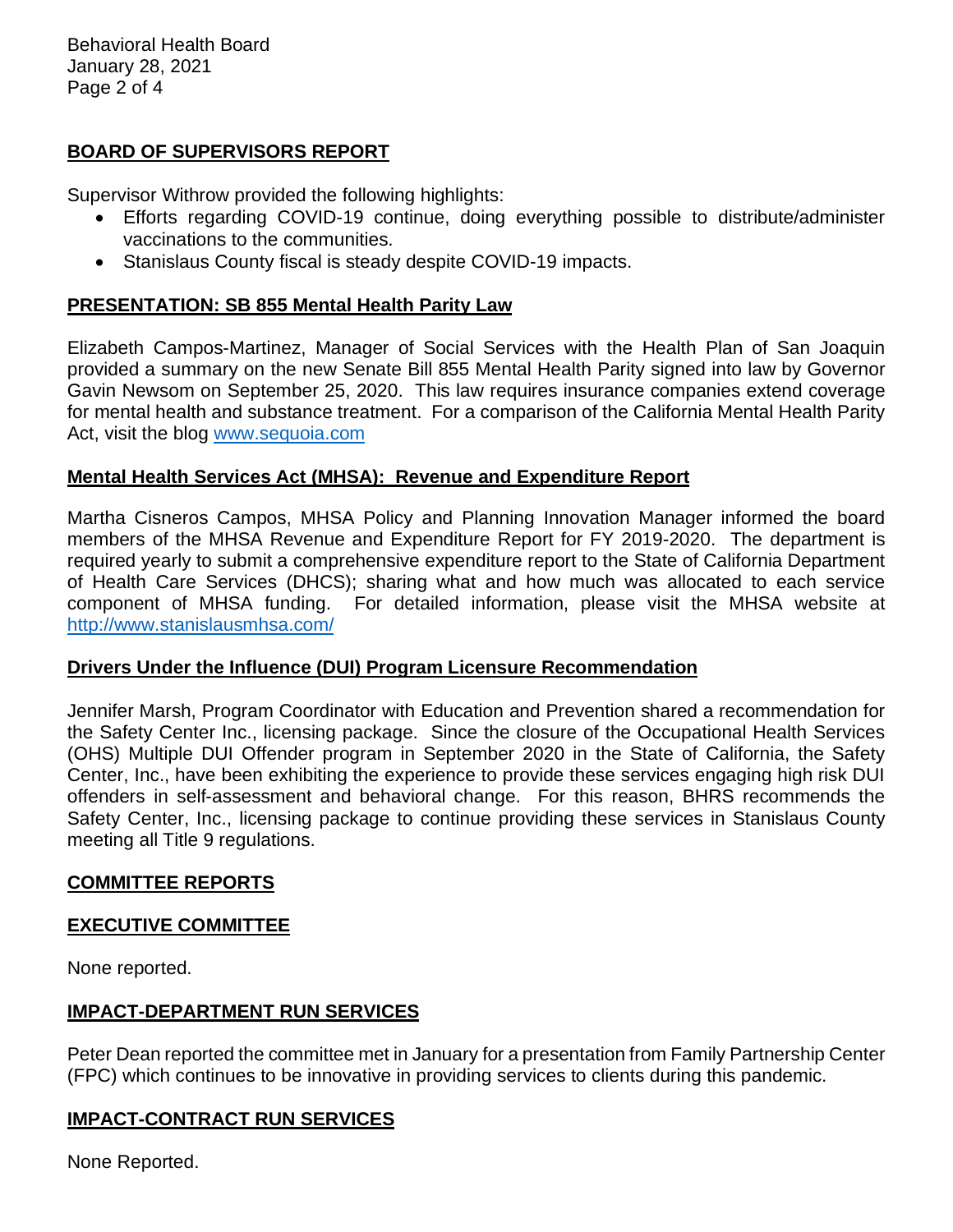Behavioral Health Board January 28, 2021 Page 3 of 4

### **MANAGED CARE**

Jack Waldorf reported the committee met and discussed the various facilities offering inpatient services to juveniles. It was mentioned it would be beneficial to have a facility for children in Stanislaus County.

## **PREVENTION AND COMMUNITY EDUCATION/OUTREACH**

None Reported.

## **ADMINISTRATIVE, FISCAL MANAGEMENT**

Jack Waldorf reported the committee met in January and referenced to the BHRS offered trainings to BHB members.

Veronica Ortiz-Valle will follow-up with the BHRS Training department to extend the invitation to members for future trainings.

# **CULTURAL COMPETENCY, EQUITY AND SOCIAL JUSTICE COMMITTEE (CCESJC)**

Ruben Imperial announced Miranda Chalabi as the new Ethnic Services Manager (ESM) for BHRS. In addition, Ruben shared that a presentation was provided to the CCESJC committee regarding the BHRS Peer Support Services, continuing to provide virtual and in person services throughout the pandemic. The committee met in January and has started to look at performance measures primarily on the No Show data. Members were educated on the data to help strategize on how to reduce recidivism.

### **DEPARTMENT REPORT**

Ruben Imperial reported the following highlights:

- Budget Update: Monitoring closely the available grants such as the County Behavioral Health Continuum; California Advancing and Innovating Medi-Cal (CalAIM); Student Mental Health; Institutions for Mental Disease (IMD) Waiver.
- The Department continues to work on the strategic planning process regarding the department budget and MHSA.

# **ANNOUNCEMENTS**

Ruben Imperial invited members to join the Board of Supervisors meeting on Tuesday, February 9 for a presentation on the Youth Assessment Center (YAC) presented by Stanislaus County Probation Department in partnership with Sierra Vista Children's Services. In addition, Annie Henrich announced the Annual Stanislaus County Asian American Chinese New Year event will take place on Friday, February 19, 2021. An event flyer will be sent to the members via email.

### **ADJOURNMENT**

There being no further business, the meeting adjourned at 6:35 p.m. The next virtual meeting will be February 25, 2021, 5:00 p.m. – 6:30 p.m. via Zoom at [https://zoom.us/j/99290944986?pwd=UDJleGJsK24zblQwdEQ3NW1Rak5KZz09,](https://zoom.us/j/99290944986?pwd=UDJleGJsK24zblQwdEQ3NW1Rak5KZz09) pass code